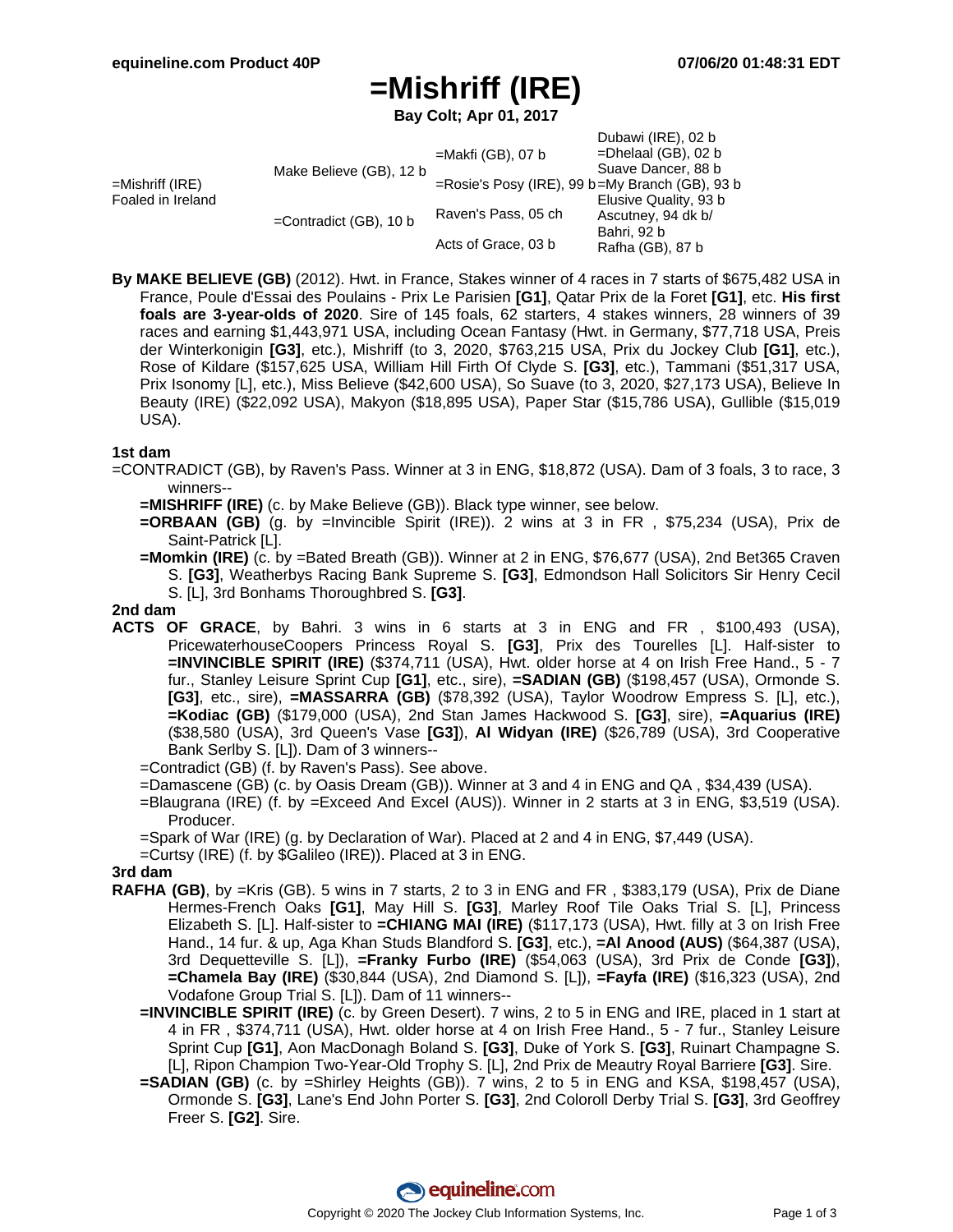## **=Mishriff (IRE)**

**Bay Colt; Apr 01, 2017**

**ACTS OF GRACE** (f. by Bahri). Black type winner, see above.

- **=MASSARRA (GB)** (f. by Danehill). 3 wins at 2 and 3 in ENG, placed in 2 starts at 2 in FR , \$78,392 (USA), Taylor Woodrow Empress S. [L], 2nd Prix Robert Papin **[G2]**, Shadwell Stud Nell Gwyn S. **[G3]**, 3rd Ruinart Champagne S. [L]. Dam of--
	- **NAYARRA (IRE)** (f. by \$Cape Cross (IRE)). Winner in 1 start at 2 in ITY, placed, 2 to 4 in ENG and NA , \$268,629 (USA), Hwt. filly at 2 on Italian Free Hand., Gran Criterium **[G1]**, 2nd Lanwades Stud Nell Gwyn S. **[G3]**, Stardusk S. [L] (AQU, \$16,000), Hatoof S. (AP, \$12,959), 3rd Sakhee Oh So Sharp S. **[G3]**, etc. Dam of--
		- **Lahore** (c. by Elusive Quality). 5 wins, 3 to 6, 2020 in ENG, \$75,332 (USA), 3rd Totescoop6 E.B.F. Stallions Guisborough S. [L].
	- **GUSTAV KLIMT (IRE)** (c. by \$Galileo (IRE)). 3 wins, 2 to 3 in ENG and IRE, placed in 2 starts at 3 in FR , \$517,015 (USA), Bet365 Superlative S. **[G2]**, Ballylinch Stud Two Thousand Guineas Trial [L], 2nd St. James's Palace S. **[G1]**, 3rd Tattersalls Irish Two Thousand Guineas **[G1]**, Qatar Prix Jean Prat **[G1]**, etc.
	- **WONDERFULLY (IRE)** (f. by \$Galileo (IRE)). 2 wins in 4 starts at 2 in IRE, \$121,955 (USA), Silver Flash S. **[G3]**.
	- **=BLISSFUL (IRE)** (f. by \$Galileo (IRE)). 2 wins at 2 in IRE, \$80,574 (USA), Ballylinch Stud Irish E.B.F. Ingabelle S. [L].
	- **CUFF (IRE)** (f. by \$Galileo (IRE)). 2 wins in 3 starts at 2 in IRE, \$57,225 (USA), Coolmore Stud E.B.F. Sprint S. [L].
	- **=Mars (IRE)** (c. by \$Galileo (IRE)). Winner in 2 starts at 2 in IRE, placed at 3 in ENG, \$153,762 (USA), 2nd Jockey Club of Turkey Meld S. **[G3]**, 3rd St. James's Palace S. **[G1]**.
	- =Tebee (GB) (f. by Selkirk). Winner at 3 in ENG, \$13,185 (USA). Dam of--

**=HERTFORD DANCER (GB)** (f. by =Foxwedge (AUS)). Winner at 2 and 3 in ENG, \$70,771 (USA), Betfred Mobile Oaks Trial [L], 3rd Ribblesdale S. **[G2]**.

- =Middle Persia (GB) (f. by =Dalakhani (IRE)). Winner at 3 in IRE, \$11,408 (USA). Dam of--
	- **=KILIMANJARO (IRE)** (g. by High Chaparral (IRE)). 2 wins at 3 in ENG and IRE, placed, 4 to 6 in AUS, \$213,441 (USA), Betfred.com Derby Trial [L].
- **=Kodiac (GB)** (c. by Danehill). 4 wins, 3 to 5 in ENG and UAE, \$179,000 (USA), 2nd Stan James Hackwood S. **[G3]**. Sire.
- **=Aquarius (IRE)** (g. by Royal Academy). Winner at 3 and 4 in ENG, \$38,580 (USA), 3rd Queen's Vase **[G3]**.
- **Al Widyan (IRE)** (c. by =Slip Anchor (GB)). 3 wins at 2 and 3 in ENG, \$26,789 (USA), 3rd Cooperative Bank Serlby S. [L].
- =Fnan (GB) (c. by =Generous (IRE)). 11 wins, 3 to 7 in ENG and IRE, \$143,356 (USA).
- Gyr (IRE) (c. by =Pivotal (GB)). Winner at 2 in ENG, \$26,798 (USA).
- =Jafaru (GB) (g. by Silver Hawk). 3 wins at 3 and 5 in ENG, \$24,680 (USA).
- =By Command (GB) (g. by Red Ransom). 3 wins at 3 and 5 in ENG, \$23,375 (USA).
- =Oryx (GB) (c. by Polish Precedent). Placed at 3 and 4 in FR , \$8,099 (USA).

### **4th dam**

- =ELJAZZI, by Artaius. Winner at 2 in ENG, \$4,927 (USA). Half-sister to **\$VALLEY FORGE (IRE)** (\$26,477 (USA), Blandford S.**-G2**, etc., sire), **=PITCAIRN (IRE)** (\$94,425 (USA), Ladbroke Blue Riband Trial S.**-G3**, etc., Leading sire in England). Dam of 10 winners, including--
	- **=CHIANG MAI (IRE)** (f. by Sadler's Wells). 4 wins in 5 starts at 2 and 3 in IRE, placed at 4 in FR, \$117,173 (USA), Hwt. filly at 3 on Irish Free Hand., 14 fur. & up, Aga Khan Studs Blandford S. **[G3]**, Davenport Hotel Eyrefield S. [L], 2nd Prix Jean de Chaudenay-Grand Prix du Printemps **[G2]**.
		- **=CHINESE WHITE (IRE)** (f. by =Dalakhani (IRE)). 7 wins in 12 starts, 2 to 5 in IRE, \$585,688 (USA), Hwt. older mare at 4 on Irish Free Hand., 6 1/2 - 9 1/2 fur., Hwt. older mare at 4 on Irish Free Hand., 9 1/2 - 10 1/2 fur., Hwt. older mare at 5 on Irish Free Hand., 9 1/2 - 11 fur., Audi Pretty Polly S. **[G1]**, Irish National Stud Blandford S. **[G2]**, Dance Design S. **[G3]**, E.B.F. Victor McCalmont Memorial S. [L], Irish Stallion Farms E.B.F. Victor McCalmont Memorial S. [L], etc.
		- **=Highly Toxic (IRE)** (g. by =Dalakhani (IRE)). Winner at 4 and 6 in IRE, \$53,155 (USA), 3rd Kilfrush Stud Royal Whip S. **[G3]**, Martin Molony S. [L].
	- **RAFHA (GB)** (f. by =Kris (GB)). Classic winner, see above.

**=Al Anood (AUS)** (f. by Danehill). Winner at 2 and 3 in AUS, \$64,387 (USA), 3rd Dequetteville S. [L].